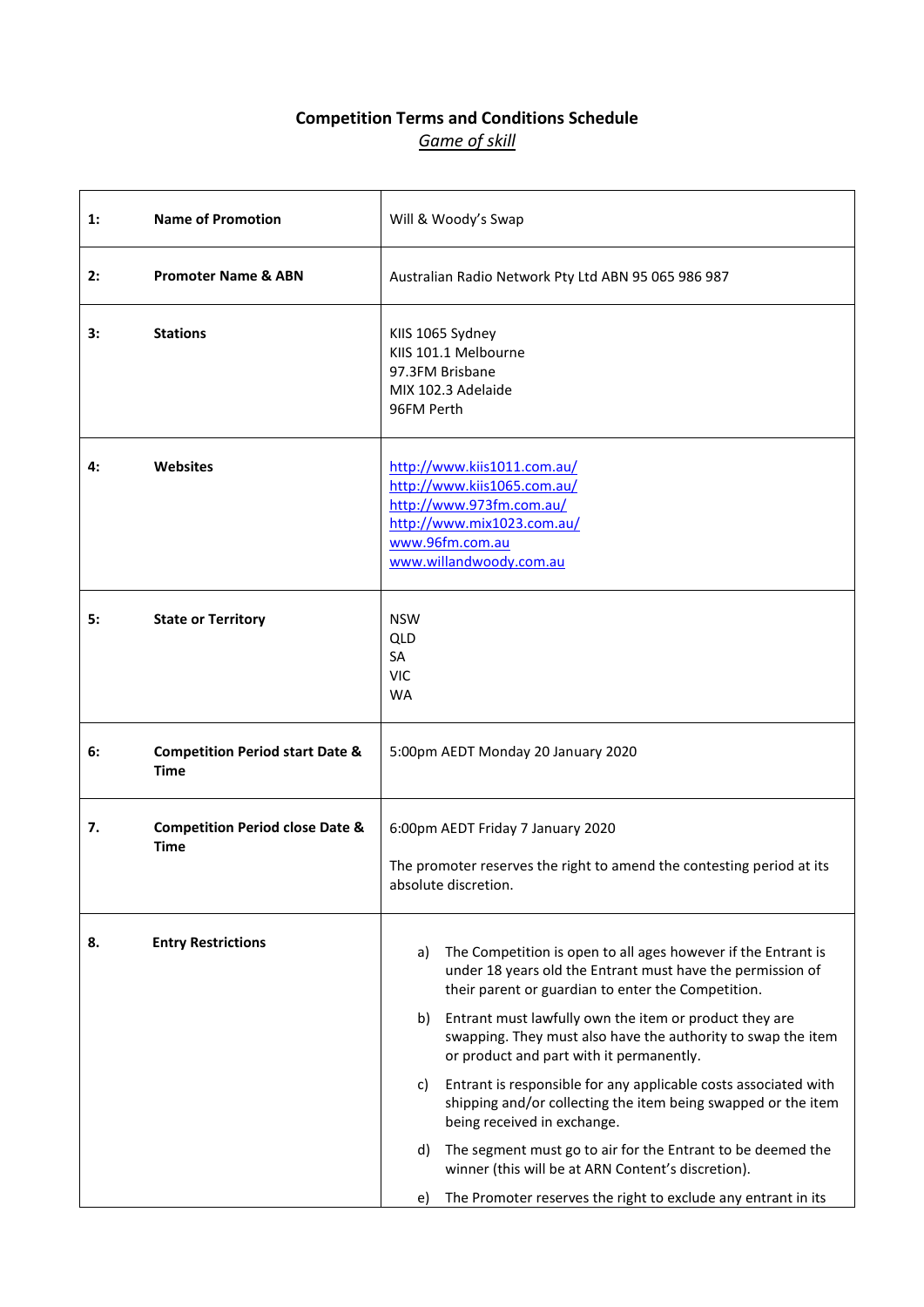|     |                              | absolute discretion, including should it deem an entrant to be<br>unsuitable for participation in the promotion.                                                                                                                                                     |
|-----|------------------------------|----------------------------------------------------------------------------------------------------------------------------------------------------------------------------------------------------------------------------------------------------------------------|
| 9.  | How to enter                 | During the Competition Period:<br>(a) listeners will be invited via to call on 13 1065, email or direct<br>message the Station and tell us what item they are willing to<br>swap                                                                                     |
|     |                              | (b) The Station will select the one (1) x entry per day (or at<br>Promoter's discretion) it deems to be the "best" from all valid<br>entries received to be in the running to receive a prize                                                                        |
|     |                              | (c) If the Entrant does not answer their phone within the time<br>specified, they will forfeit the prize and Will & Woody will play<br>again with the next contestant                                                                                                |
|     |                              | (d) The contest segment may be pre-recorded or done live in<br>show between AEDT 4:00pm-6:00pm during the contesting<br>period                                                                                                                                       |
| 10. | <b>Limitation on entries</b> | Entrants may submit as many entries as they wish however each entry<br>must be submitted via a separate online entry form or phone call, and<br>contain a different answer to the question stated on the online entry<br>form. Entrants may only win one prize each. |
| 11. | <b>Challenge Details</b>     | N/A                                                                                                                                                                                                                                                                  |
| 12. | <b>Judging Criteria</b>      | Each valid entry will be individually judged (by representatives of the<br>Promoter) based on, among other things, value, creativity, humour,<br>suitability for radio.                                                                                              |
| 13: | <b>Prize Details</b>         | There are up to 15 x Prizes:                                                                                                                                                                                                                                         |
|     |                              | Prize: Introduction by the Promoter to the respective Entrants in order                                                                                                                                                                                              |
|     |                              | to facilitate their swap.                                                                                                                                                                                                                                            |
|     |                              | In the avoidance of doubt the Promoter has no responsibility to                                                                                                                                                                                                      |
|     |                              | facilitate the swap beyond the introduction nor to contribute financially                                                                                                                                                                                            |
|     |                              | to it, however may choose to do so in its sole and absolute discretion.                                                                                                                                                                                              |
| 14: | <b>Total Prize Value</b>     | N/A                                                                                                                                                                                                                                                                  |
| 15: | <b>Winner Notification</b>   | Winners will be notified:<br>on air at the time of winning                                                                                                                                                                                                           |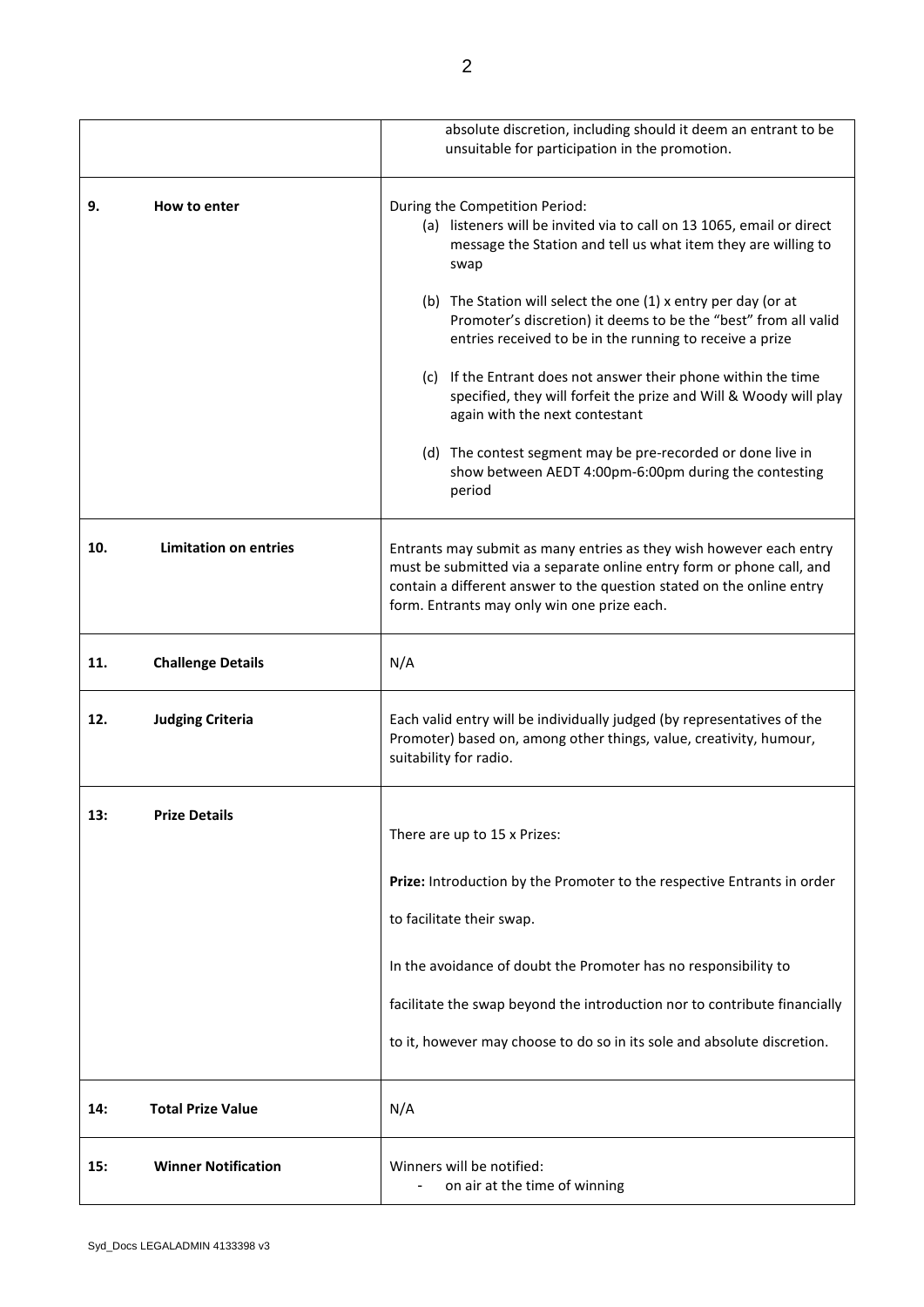| 16: | <b>Prize Claim and Delivery</b> | Prize/s must be claimed by 5:00PM AEDT Friday 6 <sup>th</sup> March 2020<br>otherwise they will forfeit the Prize.                                                                                                                                                                                                                                                                                                                                                                                                                                                                                                                                                                                                                                                                                                                                                                                                                                                                                                                                                                                                                                                                                                                                                                                                                                                                                                                                                                                                                                                                                                                                                                                                                                                                                                                                                                                                                                                                  |
|-----|---------------------------------|-------------------------------------------------------------------------------------------------------------------------------------------------------------------------------------------------------------------------------------------------------------------------------------------------------------------------------------------------------------------------------------------------------------------------------------------------------------------------------------------------------------------------------------------------------------------------------------------------------------------------------------------------------------------------------------------------------------------------------------------------------------------------------------------------------------------------------------------------------------------------------------------------------------------------------------------------------------------------------------------------------------------------------------------------------------------------------------------------------------------------------------------------------------------------------------------------------------------------------------------------------------------------------------------------------------------------------------------------------------------------------------------------------------------------------------------------------------------------------------------------------------------------------------------------------------------------------------------------------------------------------------------------------------------------------------------------------------------------------------------------------------------------------------------------------------------------------------------------------------------------------------------------------------------------------------------------------------------------------------|
| 17. | <b>Special conditions</b>       | ARN cannot guarantee that the Entrant will receive the<br>items/goods that you have been promised as they are coming<br>from a party other than ARN (another Listener).<br>ARN will attempt to facilitate the swap, however, are under no<br>$\bullet$<br>obligation to do so if the other party changes their mind or the<br>item otherwise becomes unavailable or unfeasible and no<br>alternative prize will be offered. If this occurs, we will contact<br>you directly and inform you of the change.<br>ARN are not responsible for costs associated with transfer,<br>$\bullet$<br>transport or repair of items swapped or received.<br>If the item received is damaged or broken, ARN accept no<br>$\bullet$<br>responsibility and will not cover any associated costs in<br>repairing or transporting the item.<br>Entrant is responsible for connecting with the other Entrant<br>$\bullet$<br>they are interested in swapping and to organise all logistics of<br>the swap. ARN accepts no responsibility and will not facilitate<br>the swap on the Entrants behalf<br>Certain Swap Entrants, including but not limited to the first<br>٠<br>Swap Entrant may be "donating" their item and will not be<br>receiving any goods in exchange<br>The Promoter reserves the right to substitute or increase swap<br>$\bullet$<br>items or prizing at their discretion. Elements of the swap prizes<br>may be changed, moved, cancelled or not available for any<br>unforeseen reason. The Promoter takes no responsibility in<br>such circumstances, and the Prize Winners will not be<br>compensated.<br>The Promoter reserves the absolute discretion to award<br>$\bullet$<br>unclaimed swaps and prizes to Entrants, or a deserving third<br>party who may or may not be an Entrant.<br>The Promoter reserves the right to exclude any entrant in its<br>absolute discretion, including should it deem an entrant to be<br>unsuitable for participation in the promotion. |
|     |                                 | Photos/Videos and other material submitted as part of Entry<br>By entering this competition, Entrants agree that:<br>All photos, videos or other material submitted as part of their<br>entry are owned by them;<br>Materials do not contain images or copyright materials of<br>٠<br>anyone else unless they have the express consent of that<br>person(s);<br>Materials do not contain anything which is (as determined by<br>the Promoter in its discretion) obscene, defamatory, or<br>otherwise inappropriate.<br>For the avoidance of doubt, the Promoter reserves the right to<br>invalidate any entry which does not meet the criteria above.                                                                                                                                                                                                                                                                                                                                                                                                                                                                                                                                                                                                                                                                                                                                                                                                                                                                                                                                                                                                                                                                                                                                                                                                                                                                                                                               |
|     |                                 | By entering this competition, Entrants grant to the Promoter a<br>perpetual, non-exclusive, royalty free licence to use their name, image,<br>voice, likeness, biographic information or any other material that<br>identifies them, including any photographic, visual or sound recordings<br>of the same (collectively, Recordings), for the purposes of conducting                                                                                                                                                                                                                                                                                                                                                                                                                                                                                                                                                                                                                                                                                                                                                                                                                                                                                                                                                                                                                                                                                                                                                                                                                                                                                                                                                                                                                                                                                                                                                                                                               |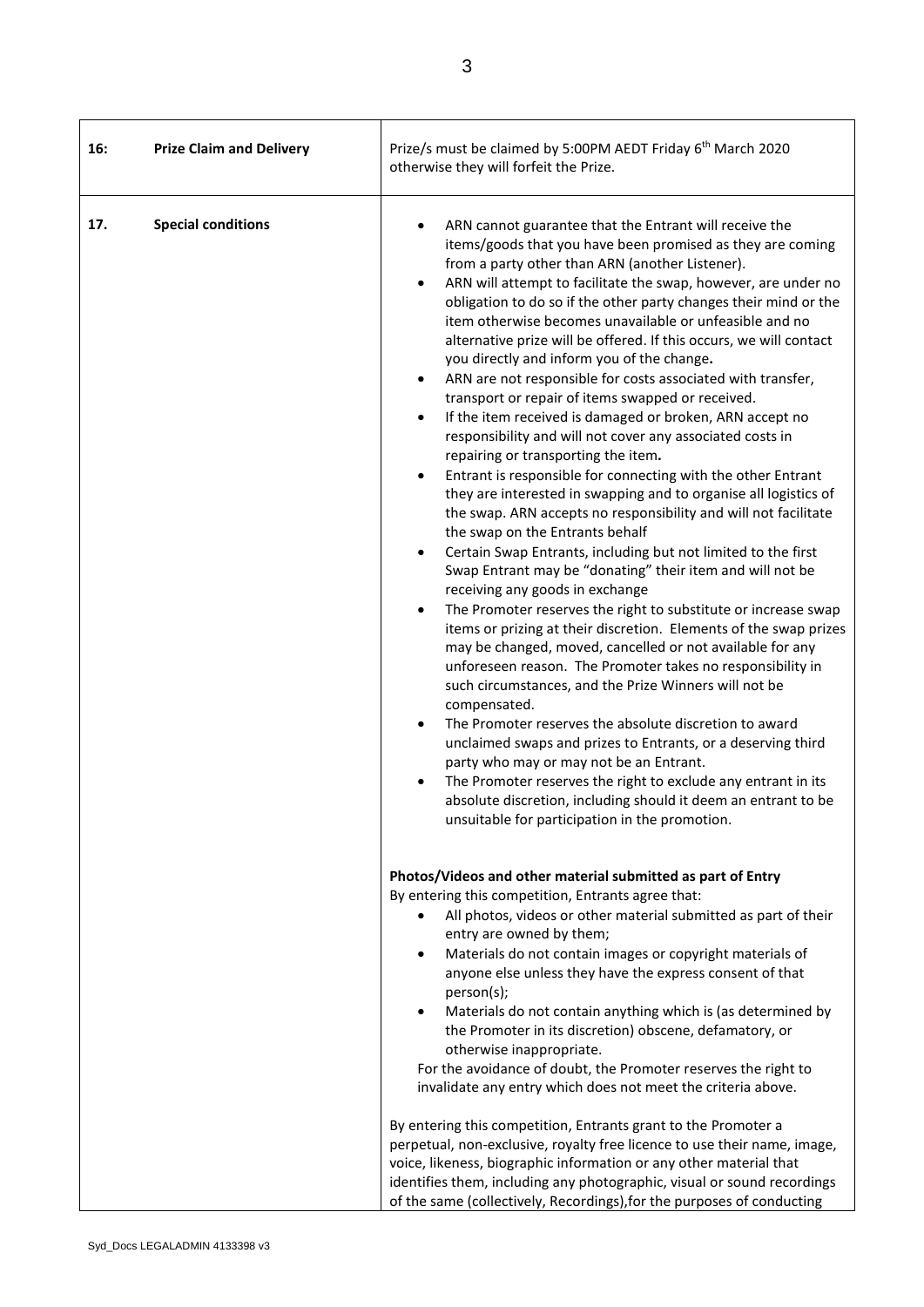**The Australian Radio Network General Terms and Conditions as published on the Station Website and available from the Stations reception on request subject to such variations may be provided for in this Schedule.**

# **AUSTRALIAN RADIO NETWORK**

## **General Terms and Conditions for Promotions & Competitions**

The following document covers all promotions and competitions run by this radio station both On-Air & Online. There are sometimes additional Terms and Conditions applicable to certain competitions, these competition specific Terms can be found in the link under the relevant competition section contained on this site.

#### 1. **THIS DOCUMENT:**

- 1.1 The following General Terms & Conditions apply to all competitions, giveaways and promotions ("**Promotion/s**") run by this ("**Radio Station**").
- 1.2 In the event that a Competition Terms and Condition Schedule ("**Schedule**") has been published in respect of a Promotion then these General Terms and Conditions are subject to all terms and variations as are specified in the Schedule for the purposes of that Promotion.
- 1.3 The "**Promoter**" is the operating entity of the Radio Station unless otherwise specified in a Schedule for the Promotion.
- 1.4 These General Terms and Conditions and the terms and conditions of any applicable Schedule are collectively referred to as the "**Terms and Conditions**".

#### 2. **CONDITIONS OF ENTRY:**

2.1 By submitting an entry to a Promotion, the entrant acknowledges and agrees to be bound by the Terms and Conditions.

#### 3. **WHO MAY ENTER PROMOTIONS:**

- 3.1 Promotions are open to permanent residents in the State or Territory in which details of the Promotion are broadcast by the Radio Station unless otherwise specified in the Terms and Conditions.
- 3.2 Some Promotions will only be open to persons who are 18 years of age or older at the time of lodging their entry.
- 3.3 The Promoter may specify health, fitness or other requirements for entry if a Promotion requires any form of participation on the part of the entrant or other persons. Such requirements will be determined by the Promoter at its discretion with regard to the health and safety of all participants.
- 3.4 The Promoter may at its discretion withdraw or exclude any person from the Promotion or participation in any prize based on that person's health or medical history.
- 3.5 Unless otherwise stated in a Schedule for a Promotion, each entrant may only enter a Promotion once.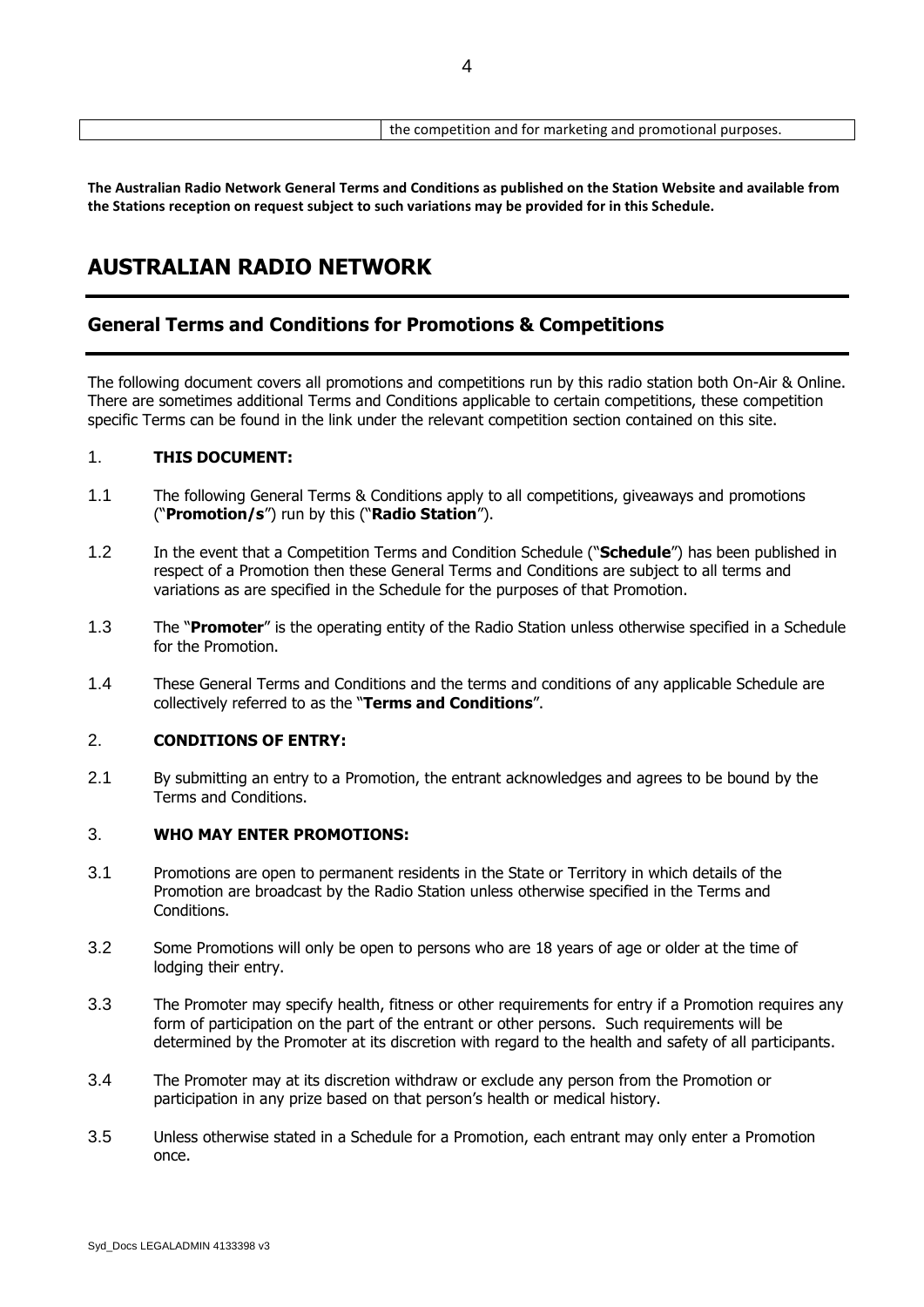- 3.7 Promotions are not open to:
	- (a) employees of, or contractors to, the Promoter or any of its agencies involved with the Promotion;
	- (b) the spouse, de facto spouse, parent, natural or adopted child, or sibling (whether natural or adopted by a parent) of such employees and contractors (whether or not they live in the same household);
	- (c) any person who is discovered to have used or attempted to use any more than one name in order to qualify to win any Promotion run by the Promoter except in the case of a legal change of name;
	- (d) any person where that person or anyone from the same family or household has won a prize or prizes from the Promoter on the radio station or on any station owned or controlled by the Australian Radio Network valued either individually or collectively at more than **\$500 in the 30 days** prior to the commencement of the Promotion, or **\$20,000 in the 6 months** prior to the commencement of the Promotion.
- 3.8 All contestants acknowledge and agree that the Promoter can rely on the Terms and Conditions and in particular, this Clause 3 even if the Promoter only learns of a person's ineligibility after the Promoter has or appears to have awarded the prize to the ineligible person. In those circumstances, the Promoter can require return of the prize or payment of its value to the Promoter.

#### 4. **ENTRY REQUIREMENTS:**

- 4.1 All entries must be lodged in accordance with the requirements of the Terms and Conditions for the specific Promotion.
- 4.2 The Promoter is entitled at its sole discretion to reject or disqualify any entry which it determines to be incomplete or ineligible or which in the sole opinion of the Promoter contains unlawful, defamatory, offensive or other material which if published or broadcast would place the business interests of the Promoter at risk or adversely effect the goodwill, name or reputation of the Promoter.
- 4.3 All entries in any form, whether written or delivered by email, telephone, SMS or otherwise are deemed received only upon actual receipt of a complete and eligible entry by the Promoter. In the case of online entries by way of website or other communication application, an entry will not be deemed received unless and until a complete and legible entry is received onto the Promoter database. The Promoter shall have no responsibility for the failure of any means of communication whether within the Promoter's control or otherwise.
- 4.4 Where entries are made by SMS, the maximum cost of each SMS is 55 cents (including GST). Participation will only be open to entries submitted from the Participant's own telephone and where such telephone allows caller ID, is SMS compatible and is connected via a service provider which allows the receipt of text and premier messaging.

#### 5. **PRIZES:**

- 5.1 All prizes will be awarded either:
	- (a) where a Schedule applies in respect of the Promotion, as provided for in that Schedule; or
	- (b) in other cases as is published by the Promoter in respect of the Promotion.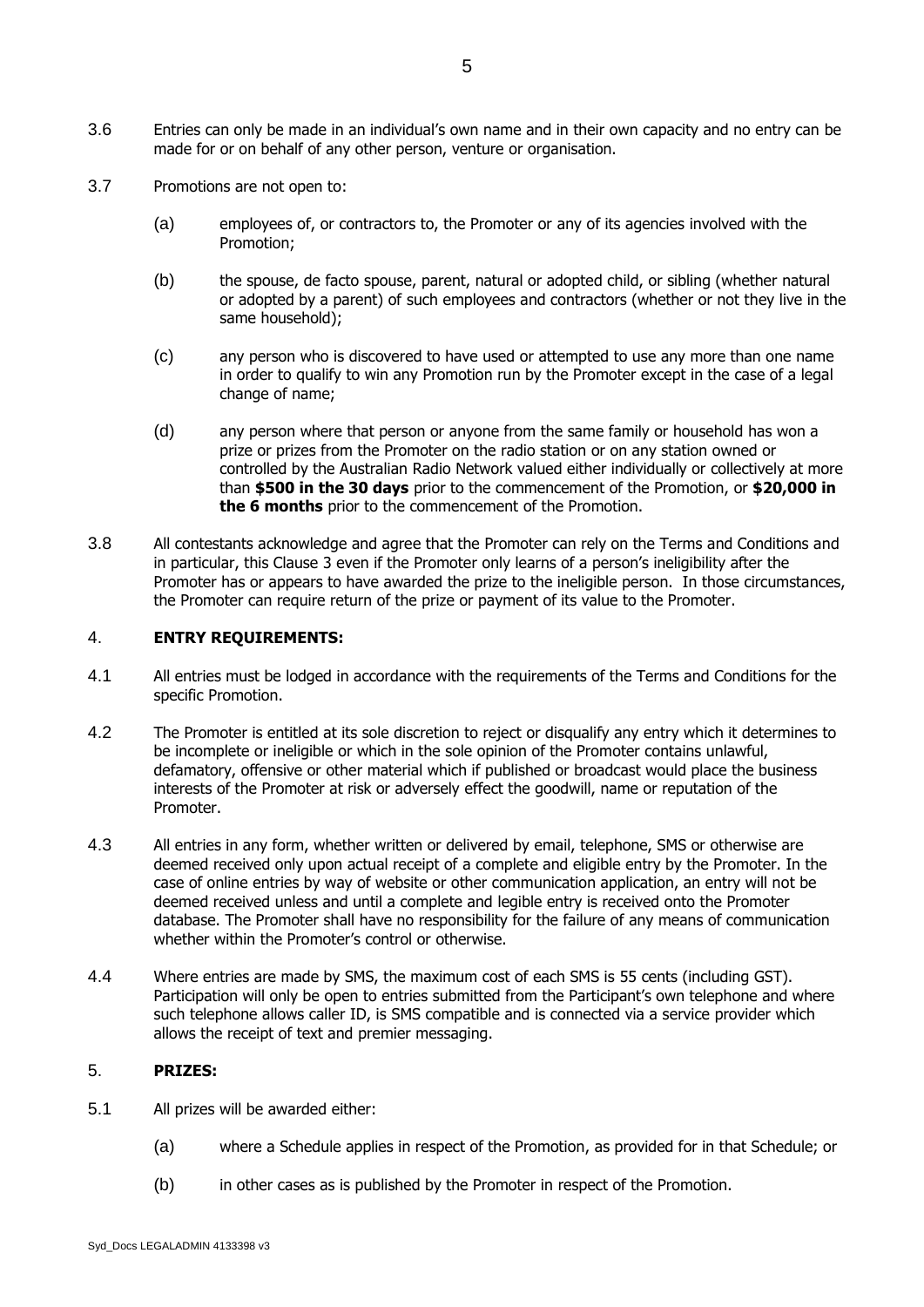- 5.2 Unless otherwise provided for in the Special Conditions, all prizes must be collected within 3 months of the date of notification of winners as provided for below. Subiect to the requlatory requirements of the individual States or Territories, prizes not collected within 3 months will be forfeited and will be redistributed into the prize pool of the associated station and used for alternative contest giveaways. See clause 16 regarding Prize Claim and Delivery.
- 5.3 All prize items are valued based on recommended retail pricing inclusive of GST and the Promoter takes no responsibility for any variation in item values.
- 5.4 Any taxes which may be payable as a consequence of a winner receiving the prize are the sole responsibility of that winner.
- 5.5 Prizes are non-transferable and may not be redeemed for cash.
- 5.6 All "cash" prizes will be paid by cheque drawn payable to the winner only.
- 5.7 If the specified prize becomes unavailable due to general unforeseen circumstances, the Promoter may substitute a prize of like or equal value, subject to state regulations.
- 5.8 If the specified prize becomes unavailable due to acts of terrorism or acts of god (IE earthquake or other natural disaster). The Promoter and its associated promotional partners will not be liable for replacement of any prize.
- 5.9 If a prize comprises tickets or attendance at any function or event, the Promoter accepts no responsibility or liability in respect of the function or event. Should the function or event be cancelled, postponed or otherwise varied, including but not limited to by the substitution of the promoted performers, then the Promoter has no responsibility to provide alternate or substitute tickets or to provide any cash equivalent in substitute for the tickets. The winner will in all respects be bound by and comply with the terms and conditions applicable to such event or performance including but not limited to the requirements for responsible service of alcohol and the right of the Promoter, the organiser of such a function or event or their respective contractors or representatives the right to refuse the winner and/or any guests of the winner entry or service.
- 5.10 Where a prize includes backstage or other opportunities to meet performers or celebrities, all such opportunities are at the discretion of the relevant artist or celebrity and their management and the Promoter will not be responsible or liable in the event that such meet and greet opportunities do not take place and no replacement tickets, cash substitute or other compensation will be payable in any form by the Promoter in these circumstances.
- 5.11 If a prize includes attending an event where alcohol is served, then a winner and any accompanying guests must be 18 years of age or over and must carry with them at all times during such event valid photographic identification and must provide such proof of age for inspection on request.
- 5.12 If a prize comprises vouchers, then all vouchers will be subject to the terms and conditions of the provider of the vouchers and the expiry date specified by the provider of the voucher.
- 5.13 Unless otherwise specified, the class of travel for a travel prize incorporating an airfare is economy class.
- 5.14 Any prize comprising accommodation will be for accommodation costs only and does not include additional charges (such as mini bar, in-room entertainment, dry cleaning, room service or other additional charges) unless additional room service or other related charges are expressly stated to be included in the Schedule for the Promotion.
- 5.15 All prizes awarded are for the benefit of the entrant only unless otherwise specified in a Schedule for the Promotion and are non-transferable. Prizes must be used within the applicable time frames and dates specified for the purposes of the Promotion and may be subject to availability and school holiday or peak season exclusions.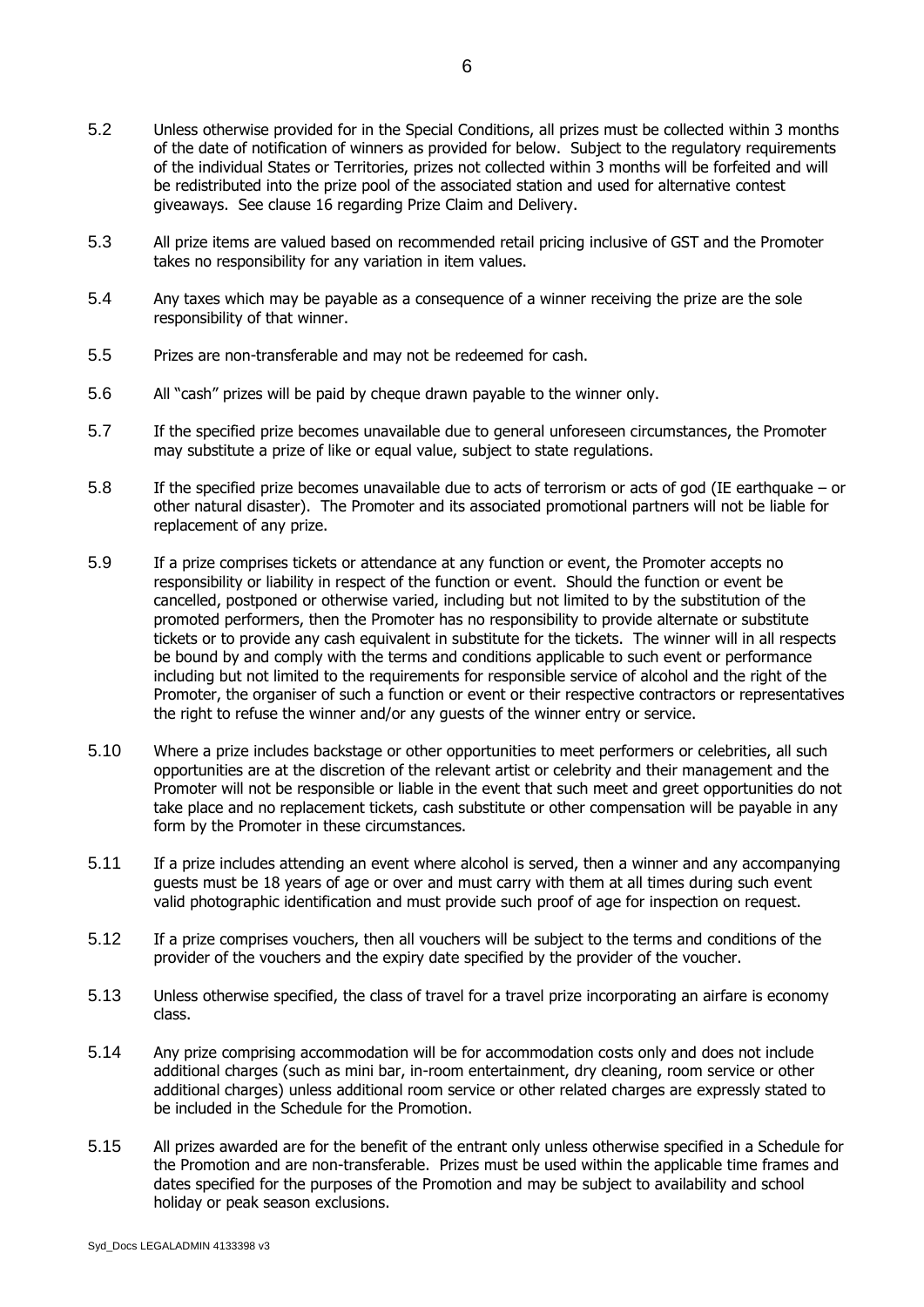- 5.16 Where a prizes includes travel, it is the responsibility of the winner to take out appropriate travel and related insurance at their own cost.
- 5.17 If a prize includes overseas travel then unless otherwise specified in a Schedule for the Promotion, the prize will exclude applicable Government taxes and charges. It is the responsibility of the entrant to ensure they and any accompanying persons hold valid passports and comply with all legal and regulatory requirements for the travel component of any prize. All travel is at the entrant's own risk and the Promoter accepts no liability or responsibility whatsoever in respect of loss or injury caused during such travel. Failure for any reason to utilise a prize comprising travel within the specified dates will result in the forfeiture of the prize.
- 5.18 The Promoter may at its absolute discretion withdraw or exclude any person from the Promotion or participation in any prize if that person at any time behaves in a manner which in the opinion of the Promoter or the staff contractors or representatives of the operator of any event comprising a prize in a Promotion is inappropriate or offensive or is or could be considered antisocial, dangerous or threatening or which may cause injury to themselves or any other person.
- 5.19 The decision of the Promoter will be final in determining the winner of each Promotion. This will include but not be limited to adjudicating on whether answers to quizzes are correct or otherwise and in the event of a tie or draw in a Promotion determining at its discretion which entrant shall be declared the winner.
- 5.20 If the Promoter becomes aware at any time, including after a winner has been announced, that an entrant has not complied with these Terms and Conditions or other terms and conditions of the Promotion, the entrant will have no entitlement to any prize and, as required by the Promoter, must return or repay the full value of any prize received.

#### 6. **PARTICIPATION IN ACTIVITIES AND PRIZES AND INDEMNITY:**

- <span id="page-6-0"></span>6.1 Any entrant or winner participating in any activity for the purposes of the Promotion or in respect of any prize agrees to fully release and indemnify to the maximum extent permissible by law, the Promoter and Australian Radio Network and their respective contractors, employees, directors and officers in respect of any claim for accident, injury, property damage, financial lossor loss of life in connection with the entrant or winner's participation in the Promotion or prize.
- 6.2 The indemnity granted by each entrant and winner to the Promoter and Australian Radio Network and their respective contractors, employees, directors and officers pursuant to Clause 6.1 includes in respect of any cost, loss, expense, damage or liability whether direct or indirect or consequential, (present or future), and any fine or penalty incurred by the entrant or winner.
- 6.3 In respect of any prize comprising travel or any other activity, the winner expressly acknowledges that undertaking such travel or activity is at the winners own risk and sole discretion and that the winner will make their own assessment of the risks and of their own suitability to participate in or to undertake such activity or travel.
- 6.4 Each entrant and winner may at the discretion of the Promoter be required to execute a Deed of Indemnity & Release prior to their participation in a Promotion or prize in a form determined by the Promoter. The Promoter may deem an entrant ineligible to participate in a Promotion or ineligible to win a prize if they fail to provide such release or indemnity on request.
- 6.5 Winner may substitute a proxy to take part on their behalf full details of proxy will need to be provided to the promoter prior to activity commencement. Such proxy to provide a release and indemnity in accordance with clause [6.1](#page-6-0) and otherwise to be bound by the Terms and Conditions of the Promotion.
- 6.6 Where an entrant or winner is under the age of 18, their parent or guardian will be required to sign the necessary indemnity and consent forms in order for the entrant to participate in the Promotion or prize.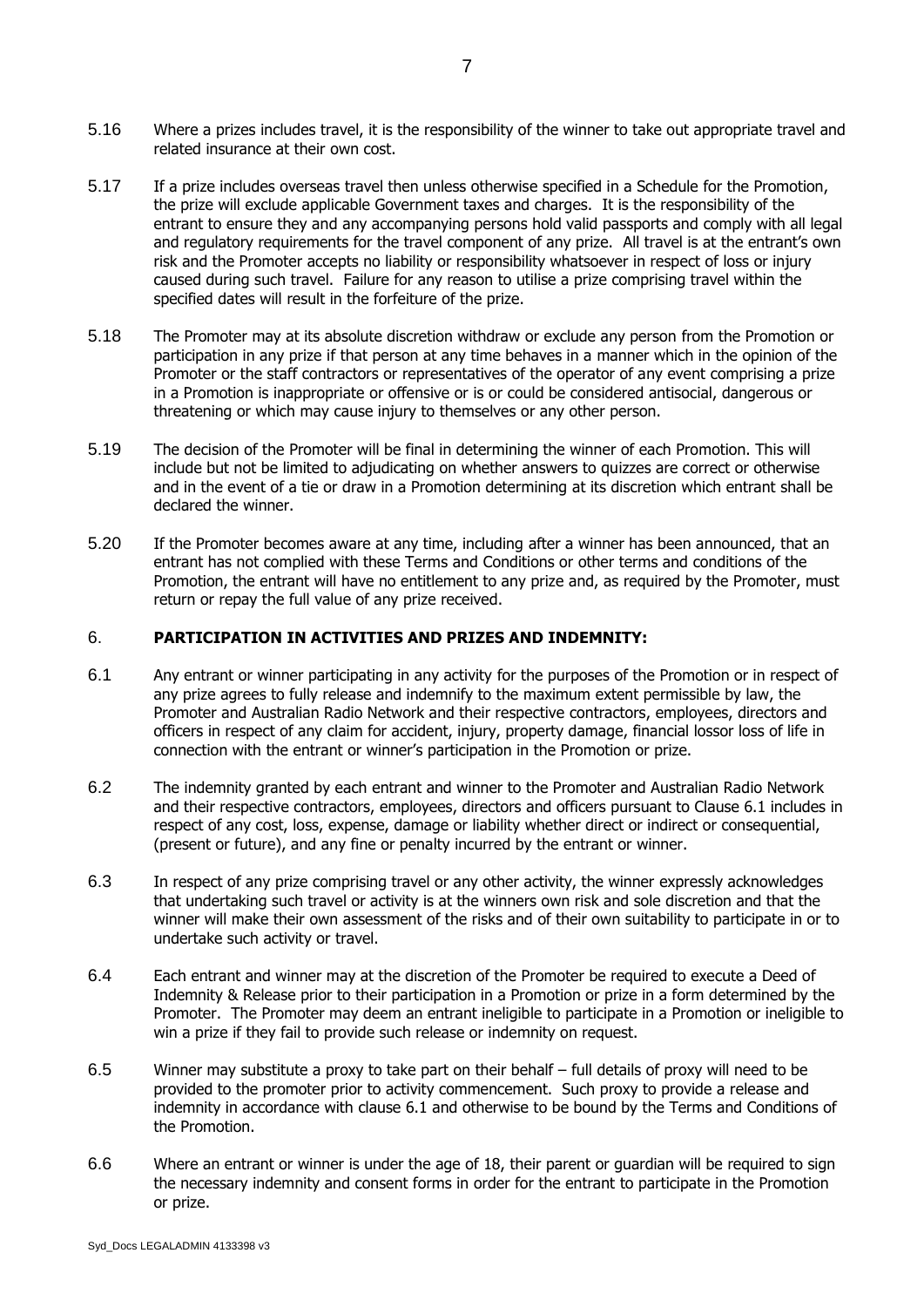#### 7. **PRIZE COLLECTION:**

- 7.1 Prizes must be claimed in person unless the winner is advised otherwise by the Promoter. The winner will be required to provide photographic identification for the purposes of collecting the prize. The collection of prizes is the sole responsibility of the winner.
- 7.2 For cash prizes, photographic identification must be provided in person at least 5 business days in advance of the intended pick up date to enable cheques to be drawn. Photographic identification will also be required when collecting the prize.
- 7.3 Lost cheques will only be reissued within 6 months of their original issue date and only once.
- 7.4 A copy of the Terms and Conditions and/or a signed receipt and acknowledgement must be signed and endorsed by any winner to indicate his/her understanding and acceptance of these terms.
- 7.5 Prizes will only be awarded following winner validation and verification. The determination of the Promoter or such judges as are nominated by the Promoter are final and no correspondence will be entered into.
- 7.6 If a prize is mailed to an entrant by the Promoter the Promoter shall not be responsible for any replacement or compensation if the prize is lost or is delayed so that for example tickets arrive after their scheduled event. It is at the sole discretion of the Promoter whether or not to mail any prize.
- 7.7 If an entrant or winner is not successfully contacted in a telephone call or attempted telephone call by the Promoter in relation to participation or entry in the Promotion (including where someone who is not the entrants answers the telephone on the entrant's behalf), that entrant may be disqualified and a replacement entrant or winner (whichever is applicable) selected by the Promoter.
- 7.8 Regardless of whether an entrant or winner is contacted or contact is attempted by the Promoter, if that winner does not claim their prize by the specified time, the Promoter reserves the right to void that entry and/or select another winner.

#### 8. **PUBLICITY:**

- 8.1 Each entrant consents to the content of their entry and any telephone entries or other call with the Promoter being recorded, broadcast and published online by the Promoter without payment.
- 8.2 If an entrant submits a photograph as part of a Promotion the entrant consents and hereby grants to the Promoter all rights necessary for the Promoter to edit and publish on its website the photograph at the Promoter's discretion and for other publicity purposes associated with the promotion of the Radio Station. The entrant warrants to the Promoter that all parties shown in the photograph have provided their consent for the purposes of the Promotion and that the photograph is in fact a photograph of the entrant where this is a requirement of the Promotion.
- 8.3 Acceptance of a prize constitutes permission for the Promoter to use winner's name, suburb of residence, recording of winner's voice, photos and likeness and filming for advertising and promotional purposes by the Promoter for broadcast by radio and for use on line without compensation, unless otherwise prohibited by law. The winners name will NOT be used or listed in any other form of media without the explicit and written permission of the winner.

#### 9. **EXCLUSION OF LIABILITY:**

- 9.1 The Promoter takes no responsibility for the loss of prizes due to incorrect or imprecise delivery details provided by an entrant.
- 9.2 The Promoter makes no representations or warranties as to the quality, suitability or merchantability of any goods or services offered as prizes.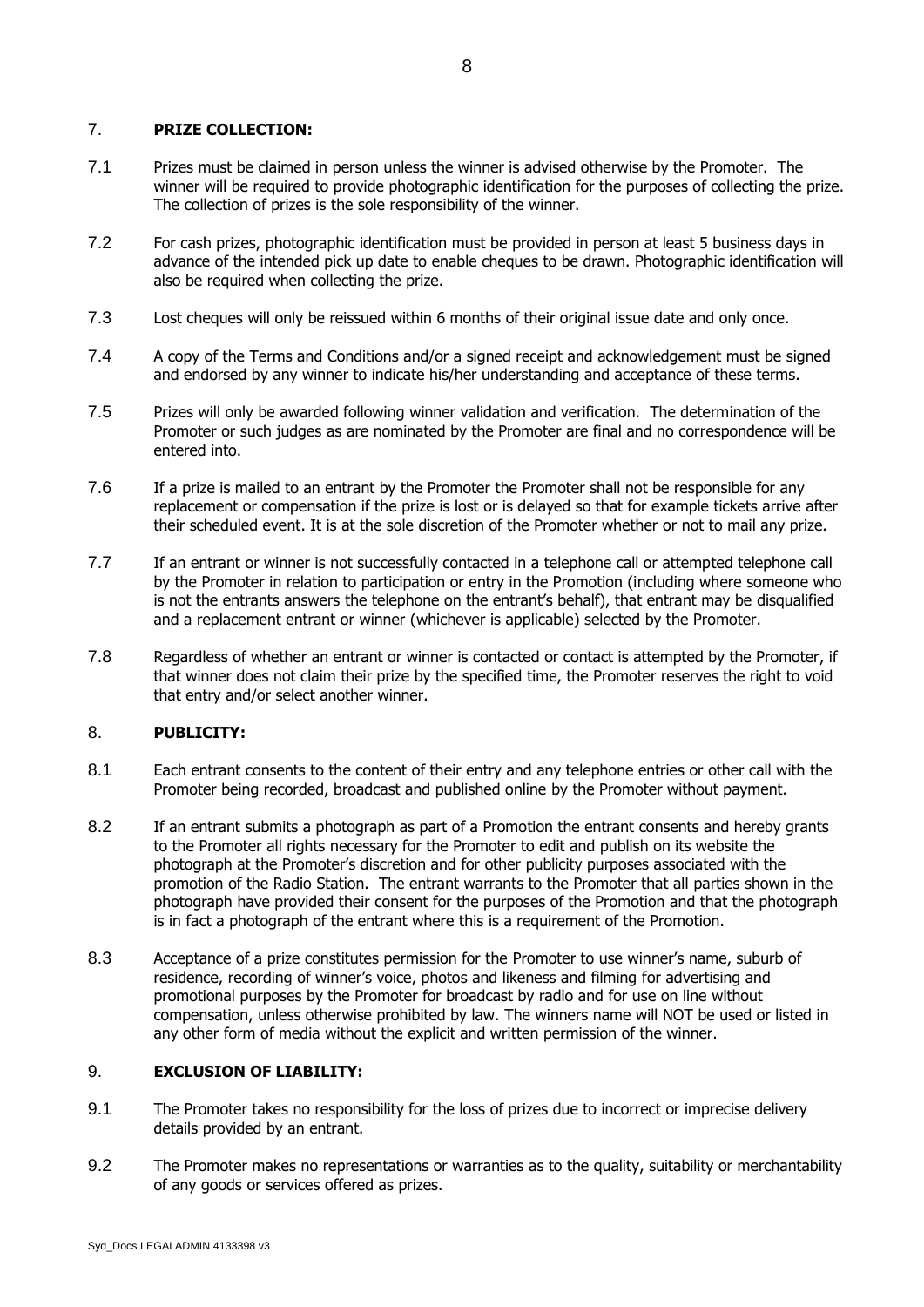- 9.3 To the extent permitted by law, the Promoter is not liable for any loss suffered or sustained to personal property and including, but not limited to consequential (including economic) loss by reason of any act or omission, deliberate or negligent, by the Promoter, or its servants or agents, in connection with the arrangement for supply, or the supply, of any goods or services by any person to the prize winner(s) and, where applicable, to any persons accompanying the winners.
- 9.4 A winner (or his or her guests, parent or guardian as appropriate) may be required to sign and return any liability release provided by the Promoter and/or its contractors as a condition of the prize being awarded. Failure to return the signed releases and indemnities will result in the entitlement to the prize being forfeited and the selection of another winner.

#### 10. **OWNERSHIP OF ENTRIES:**

10.1 All entries (whether in written, audio or visual form, or a combination of those) become and remain the property of the Promoter (subject to the limits contained in the Privacy Statement).

#### 11. **DISQUALIFICATION:**

- 11.1 The Promoter is not responsible for lost, interrupted communications or unavailable network server or other connections, failed telephone, mid-delivery or computer transmissions or other errors of any kind, whether human, mechanical or electronic.
- 11.2 The Promoter assumes no responsibility for any error, defect, delay, theft or unauthorised access to or alternation of entries. Subject to any written directions given under the applicable law, if for any reason, the Promotion is not capable of operating as planned, including infection by computer viruses, tampering, unauthorised intervention, fraud or any other causes beyond the control of the Promoter which corrupts or affects the administration, security, fairness, or proper conduct of the Promotion, then the Promoter reserves the right, at its sole discretion, to cancel, terminate, modify or suspend the Promotion.
- 11.3 The Promoter reserves the right, in its sole discretion, to disqualify any individual for:
	- (a) tampering with the entry process, including exceeding any limitation on the numbers of entries, or any other process as determined by the Promoter that in any way affects the fairness of the promotion;
	- (b) tampering with the operation of the Promotion or any web site of the Promoter or associated with the Promotions;
	- (c) acting in violation of these Terms and Conditions; or
	- (d) acting in an unsportsmanlike or disruptive manner.
- 11.4 If an entrant selected as winner is found to be in breach of these Terms and Conditions a new winner may be selected and, in the event that the entrant in breach has been awarded a prize, the entrant may be required to return the prize or reimburse the value of the prize to the Promoter.

#### 12. **TERMINATION:**

12.1 Subject to the regulatory requirements in each State or Territory, the Promoter may at its discretion vary the Terms and Conditions or terminate, vary the Terms of Conditions for Promotion or terminate entirely a promotion.

#### 13. **PARTICIPATION:**

13.1 Participation in the Promotion constitutes the entrant's unconditional agreement to and acceptance of the Terms and Conditions. The Terms and Conditions may change from time to time. The entrant is responsible for ensuring his or her familiarity with the Terms and Conditions for the